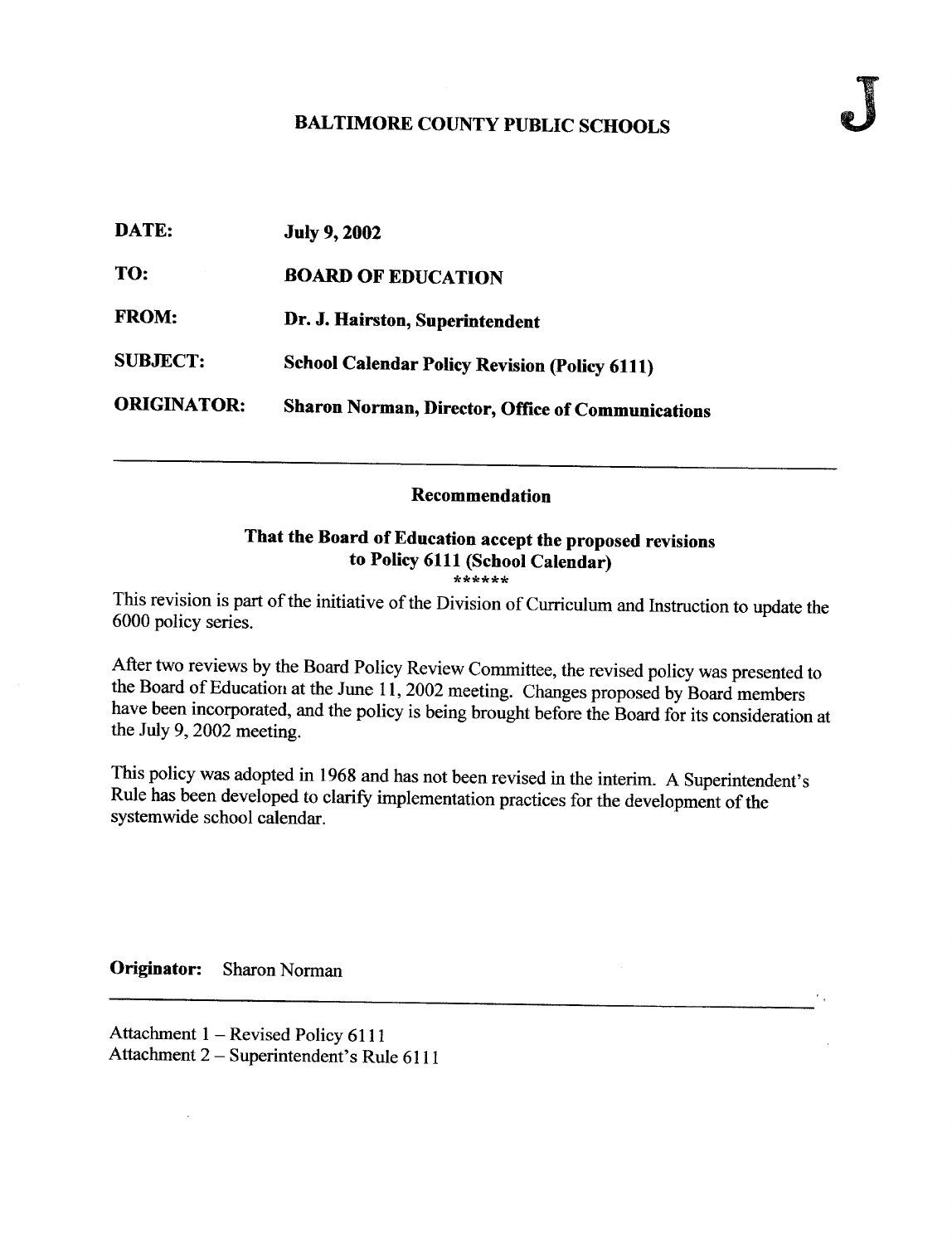## INSTRUCTION: SCHOOL CALENDAR

THE SCHOOL CALENDAR MUST BE DEVELOPED TO SUPPORT THE EFFECTIVE DELIVERY OF THE INSTRUCTIONAL PROGRAM. The school calendar adopted annually by the Board of Education will ordinarily provide for more than the minimum days AN

Each year, the Superintendent of Schools shall submit <sup>a</sup> proposed calendar [for the ensuing year] to the Board of Education for its approval.

Legal Reference: Annotated Code of Maryland, Education Article, §7-103 (a), (c) COMAR 13A.03 .02.05 COMAR 13A.02.01 .04

Policy<br>Adopted:

11/21/68 Board of Education of Baltimore County

6111